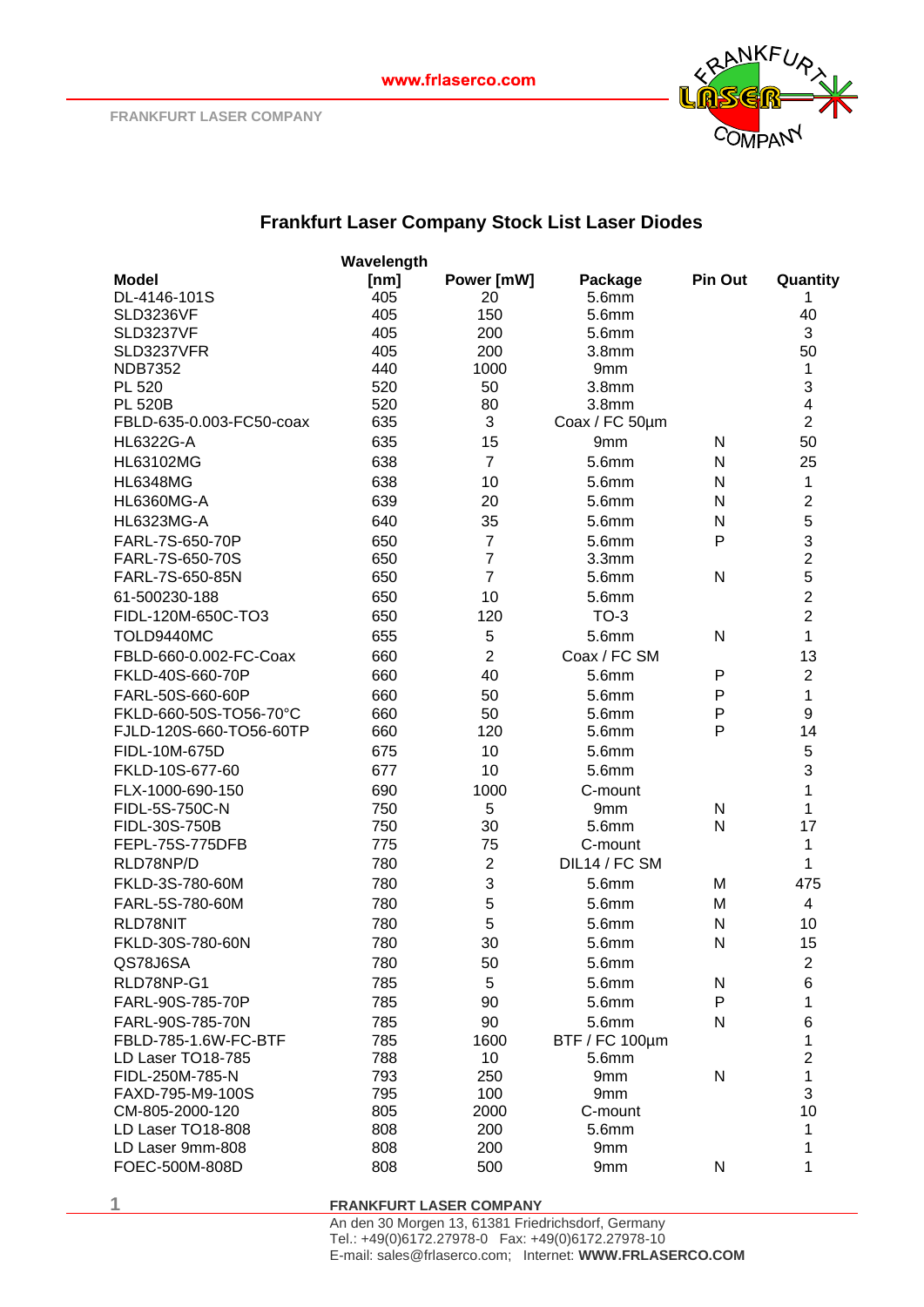|                                 | Wavelength |            |                       |                |                         |
|---------------------------------|------------|------------|-----------------------|----------------|-------------------------|
| <b>Model</b>                    | [nm]       | Power [mW] | Package               | <b>Pin Out</b> | Quantity                |
| FBLD-808-0.5-FC400-4Pin         | 808        | 500        | 4Pin                  |                | 1                       |
| FBLD-808-7.00-FC200-HHL         | 808        | 7000       | <b>HHL / FC 200µm</b> |                | 1                       |
| SDL-5301-G1 with micro-lens     | 810        | 50         | 5.6mm                 | N              | 1                       |
| FAXD-820-50S                    | 820        | 50         | 9mm                   |                | 8                       |
| FKLD-825-200S-TO56-60°C-N       | 825        | 200        | 5.6mm                 | N              | 15                      |
| LTO15MD                         | 830        | 40         | 9mm                   | M              | $\overline{2}$          |
| FARL-100S-830-60                | 830        | 100        | 5.6mm                 |                | 5                       |
| FIDL-5S-840D-N                  | 840        | 5          | 5.6mm                 | N              | $\overline{2}$          |
| FKLD-10S-850-60N                | 850        | 10         | 5.6mm                 | N              | 3                       |
| FIDL-50S-850D                   | 850        | 50         | 9mm                   | N              | 1                       |
| OEC-50-850-9.0                  | 850        | 50         | 9mm                   | N              | 5                       |
| FIDL-500M-850X                  | 850        | 500        | 50mm                  |                | 1                       |
| CM-852-2000-150                 | 852        | 2000       | C-mount               |                | 3                       |
| LJ15-24                         | 861        | 30W pulse  | <b>TO18</b>           |                | 1                       |
| FIDL-5S-870D-N                  | 870        | 5          | 5.6mm                 | N              | 1                       |
| FULD-880-010                    | 880        | 10         | 5.6mm                 | N              | 1                       |
| FIDL-10S-893B-N                 | 893        | 10         | 5.6mm                 | N              | 1                       |
| FIDL-250M-905D-N                | 905        | 250        | 9mm                   | N              | 1                       |
| FLPI-905-02                     | 905        | 2W pulse   | <b>TO-18</b>          |                | $\,6$                   |
| FCD-PLD-5-75                    | 905        | 5.6W pulse | 5.6mm                 |                | 3                       |
| FCD-PLD-5-150                   | 905        | 6W pulse   | 5.6mm                 |                | 3                       |
| FLC-905-6P                      | 905        | 6W pulse   | 5.6mm                 |                | 1                       |
| SPL LL90                        | 905        | 25W pulse  |                       |                | 3                       |
| FHPL-4.0-960-C                  | 959        | 4000       | C-mount               |                | 5                       |
| FIDL-15S-960C-N                 | 960        | 15         | 5.6mm                 | N              | 1                       |
| LD Laser TO18-980               | 973        | 150        | 5.6mm                 |                | 1                       |
| M9-975-0100-DSP                 | 975        | 100        | 9mm                   |                | 1                       |
| SLD-980-P50-300-01              | 980        | 50         | 5.6mm                 | N              | $\overline{\mathbf{4}}$ |
| FULD-980-200                    | 980        | 200        | 5.6mm                 | N              | 5                       |
| FIDL-100M-983                   | 983        | 100        | 9mm                   |                | 1                       |
| FLPI-1050/3                     | 1050       | 3W pulse   | 5.6mm                 |                | $\overline{c}$          |
| FIDL-10S-1053-BTF-FBG-<br>FC/PC | 1053       | 10         | BTF / FC SM           |                | 1                       |
| FLPI-1060-10-TO                 | 1060       | 10W pulse  | 9mm                   |                | 2                       |
| FNLD-10S-1090D-P                | 1090       | 10         | 9mm                   | P              | 1                       |
| FTLD-1260-15                    | 1260       | 15         | 9mm                   | P              | 1                       |
| FTLD-1360-15                    | 1360       | 15         | 9mm                   | P              | 1                       |
| ML920J45S-1                     | 1550       | 5          | 5.6mm                 | N              | 5                       |
| ML920J11S-06                    | 1550       | 5          | 5.6mm                 |                | 1                       |
| FPL-T1550-FN-15                 | 1550       | 140        | 5.6mm                 |                | 1                       |
| C-1550-6-95                     |            |            |                       |                |                         |
|                                 | 1550       | 5600       | C-mount               |                | 1                       |

## **Frankfurt Laser Company Stock List VCSELs**

| V850-4192-909-B-300-LC-N | 850 | Coax / FC62.5µm |  |
|--------------------------|-----|-----------------|--|
| FU-855-0.5-POL-TO46      | 855 | TO46            |  |

**2 FRANKFURT LASER COMPANY**